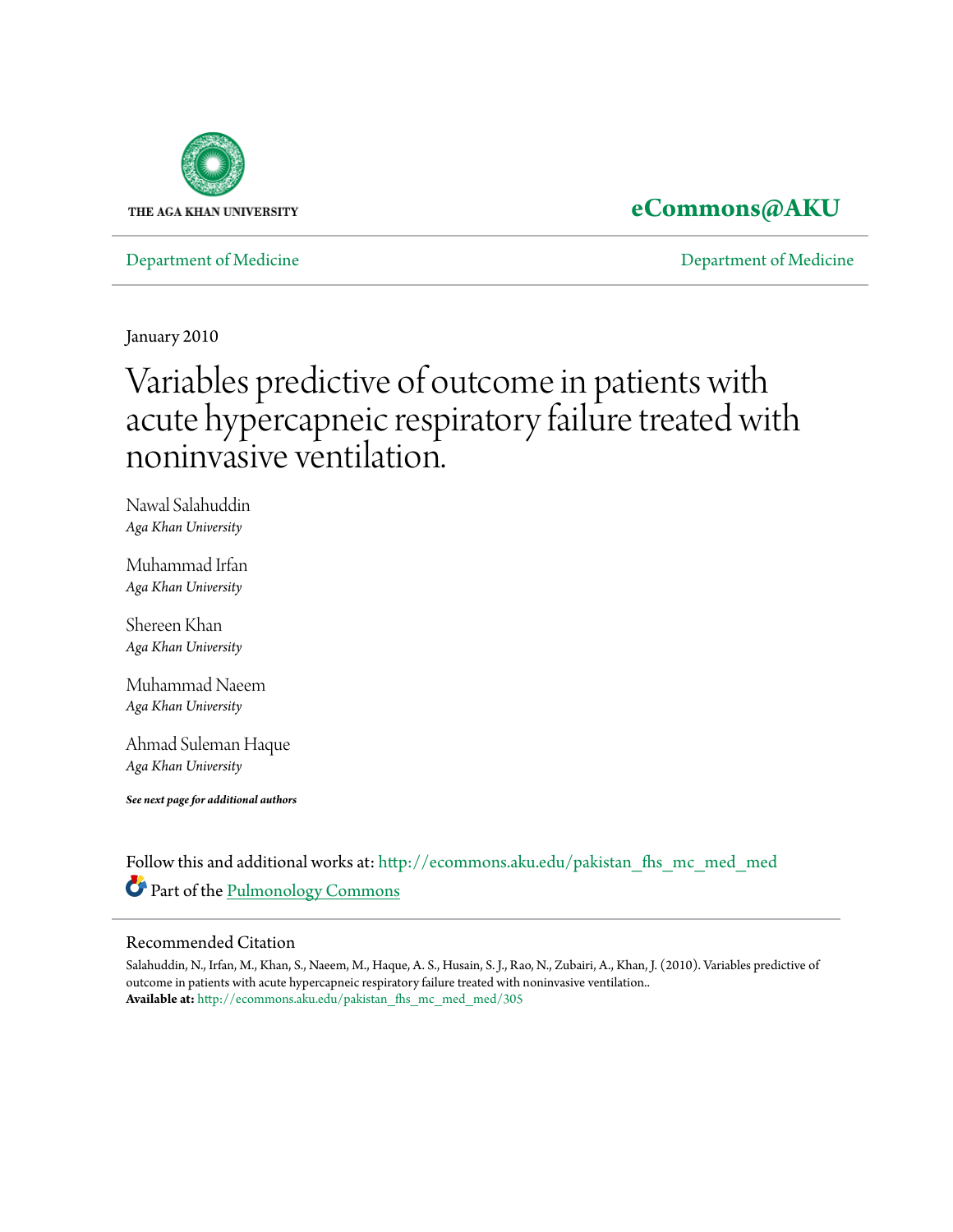#### **Authors**

Nawal Salahuddin, Muhammad Irfan, Shereen Khan, Muhammad Naeem, Ahmad Suleman Haque, Shahid Javed Husain, Nisar Rao, Ali Bin Sarwar Zubairi, and Javaid Khan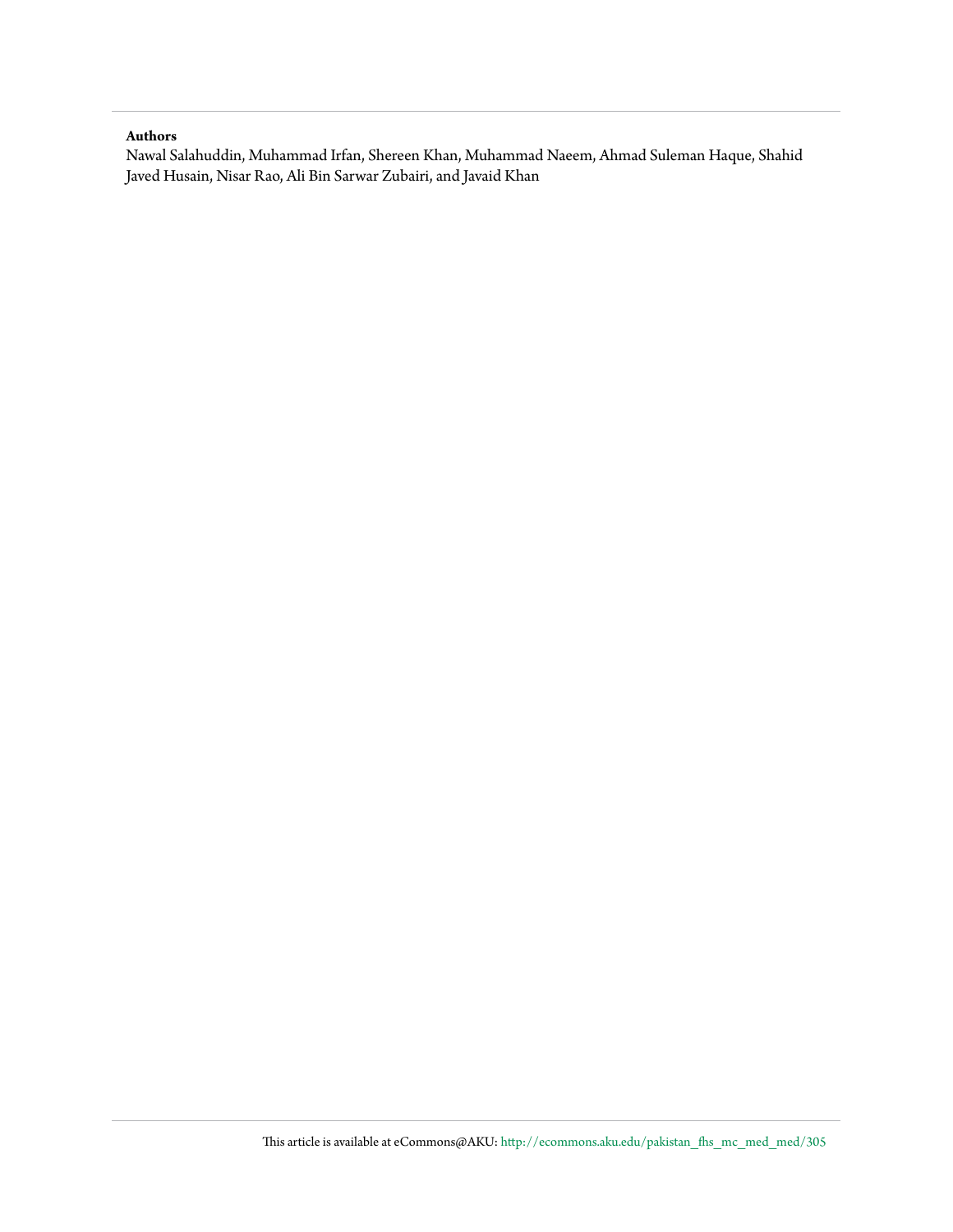## **Original Article**

## **Variables predictive of outcome in patients with acute hypercapneic respiratory failure treated with noninvasive ventilation**

Nawal Salahuddin, Muhammad Irfan, Shereen Khan, Muhammad Naeem, Ahmad Suleman Haque, Shahid Javed Husain, Nisar Ahmed Rao, Ali Bin Sarwar Zubairi, Javaid Ahmed Khan Section of Pulmonary & Critical Care Medicine, Department of Medicine, Aga Khan University, Karachi, Pakistan.

#### **Abstract**

**Objective:** To assess results with NIV in acute hypercapneic respiratory failure and to identify outcome predictors.

**Methods:** This was a retrospective observational study on consecutive patients presenting with acute type II respiratory failure and meeting criteria for NIV use over a 5 year period. Patients presenting with haemodynamic instability, inability to protect their airway, malignant arrhythmias and recent oesophageal surgery were excluded. Univariate and Multivariate regression analysis was used to determine the impact on survival. A p value of < 0.05 was considered statistically significant. Software used was SPSS 14.

**Results:** Total numbers of patients included were 119; 52.9% were males. Mean age was 63.4 ± 11.9 years. Overall Survival to discharge rate was 76.5%, intubation rate was 12.6% and mean length of stay was 11.4  $\pm$ 10.9 days. Statistically significant improvements were observed in the pH and PaCO2 at 24 hours and 48 hours compared to baseline (7.28 v/s 7.37, p<0.001; 74.2 v/s 65, p<0.001). On multivariate regression analysis, sepsis at admission predicted mortality (adjusted Odds ratio 26.4; 95% CI 2.3, 304, p < 0.009). A serum HCO3 > 35 Meq/L (adjusted Odds ratio 0.9; 95% CI 0.83, 0.98, p < 0.015) identified those less at risk for intubation.

**Conclusion:** NIV was found to be both safe and effective in the management of acute hypercapneic respiratory failure. Sepsis and serum HCO3 at admission identified patients having poor outcomes (JPMA 60:13; 2010).

#### **Introduction**

The use of noninvasive ventilation (NIV) in patients with acute hypercapneic respiratory failure has shown to be effective in the relief of dyspnea, the improvement of vital signs and gas exchange, in preventing endotracheal intubation, and improving overall survival.1-6 It has now become the standard of care for such patients.3,5

NIV is underused in Pakistan since most pulmonary physicians in practice are either not trained in its usage or have concerns regarding the time commitment that these patients impose on the care process. There is dearth of literature on how well NIV is tolerated in patient populations unique to our region. This fact is especially unfortunate since NIV is a costeffective intervention; particularly for countries like Pakistan where health care delivery is largely determined by the patients' ability to pay for service. It is estimated in a study from United Kingdom that NIV given on wards reduces the need for intubation by 44% and halves mortality in hospital in patients with chronic obstructive pulmonary disease and mild to moderate acidosis and by preventing intubation, NIV may help to avoid approximately three to nine ICU admissions per year and consequently result in a substantial cost saving for patients.<sup>7</sup>

There are some patients who do not respond to NIV and in these, invasive ventilation becomes essential. Studies

from the West report failure rates of 24% to 50%.2,8 Delays in recognizing non-responders can increase hospital morbidity and mortality.<sup>8</sup> In an effort to optimize outcomes, it is therefore essential to identify non-responders early.

This study was designed to primarily asses the safety and efficacy of NIV in hypercapneic acute respiratory failure in Pakistani patients and additionally to identify prognostic variables for survival, death and endotracheal intubation.

#### **Patients and Methods**

This observational cohort study was conducted between 2001 and 2005 at Aga Khan University Hospital, a 450-bedded tertiary care hospital in Karachi, Pakistan. All adult patients (aged 16 years or above) presenting with hypercapneic acute respiratory failure (ARF) and meeting criteria for non-invasive ventilation use were enrolled. The hospital Ethics Committee approved the research protocol.

Hypercapneic ARF was defined as the presence of all the following:

Respiratory rate higher than 25 breaths/minute, arterial pH less than 7.35, and partial pressure of arterial carbon dioxide (PaCO2) in excess of 45 mmHg.

NIV failure was defined as endotracheal intubation and invasive ventilation after placement on NIV and/or death.

In patients with multiple admissions during the study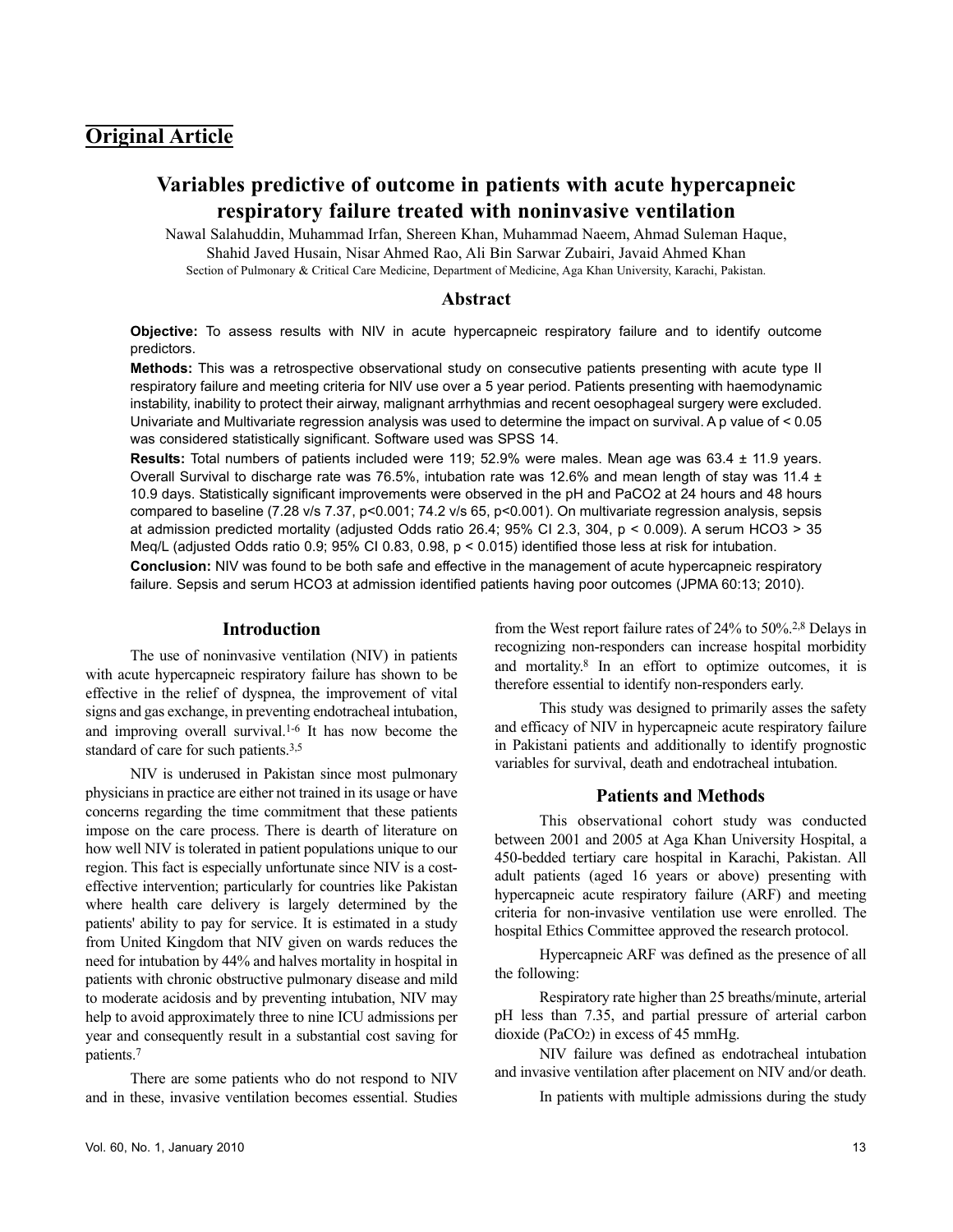period, the first application of NIV was used for analysis. We excluded patients with haemodynamic instability, impending respiratory arrest, inability to protect airway, excessive airway secretions, pneumothorax, acute upper gastrointestinal bleeding, epistaxis, facial deformity/trauma and those with a known hypersensitivity to the mask material.

We applied NIV using BiPAP Vision (Respironics, Murrysville, Pa., USA) in the spontaneous mode with the assistance of pulmonary fellows/ residents and trained nurses. All NIV was initiated in either the Emergency department, Special Care Units or the Intensive Care Unit. As soon as possible, patients on NIV were transferred to a dedicated NIV Special Care Unit. Therapy was initiated with an inspiratory positive airway pressure (IPAP) of 10 cmH2O and an expiratory positive airway pressure (EPAP) of 5 cmH2O. This was optimized using continuous pulse oximetry readings (aiming to maintain saturation between 92-95%), arterial blood gas measurements (at 1 hour and periodically thereafter as clinically indicated) and assessment of patient comfort. Three oronasal masks were available to optimize patient comfort: small, medium /small and medium, tightly secured with head straps to minimize leaks. NIV was applied initially for at least 6 hours, lengthening this period according to the patients' requirements.

The discontinuation of NIV was based on clinical judgment and arterial blood gas values.

Patients exhibiting respiratory pauses with loss of alertness or gasping, psychomotor agitation requiring sedation, systolic blood pressure lower than 70 mmHg, pH below 7.26 after 1 hour of NIV or respiratory arrest, were endotracheally intubated.

A pre-designed structured format was used to gather data on demographic features, clinical features, arterial blood gas measurements, duration of NIV and reasons for NIV failure.

The primary outcome variables were endotracheal intubation rate (failure of NIV) and survival to hospital discharge. A secondary study outcome was to identify variables predictive of in-hospital mortality and endotracheal intubation.

The data was analyzed as frequencies for nominal variables and as means ±standard deviation for continuous variables. Univariate analyses was performed using the chi<sup>2</sup> test or Fisher's exact test for nominal variables and the t test for means.

To identify factors predictive of mortality whilst using noninvasive ventilation, a univariate analysis was done to compare characteristics in patients surviving to hospital discharge and those that died during hospitalization. Variables with p values less than 0.10 were entered into a forward

stepwise logistic regression analysis using an entry level of 0.05 and a removal level of 0.10. The adjusted odds ratio (OR) was calculated with 95% confidence intervals (95% CI) for all independent predictors of in-hospital mortality. A similar process was used to determine variables predictive of failure of NIV. A p value less than 0.05 was considered statistically significant; all tests were two tailed. SPSS statistical software package (version 14.0) was used for statistical analysis.

#### **Results**

One hundred and nineteen patients with hypercapneic ARF were enrolled in the study. Mean age of patients was 63.4



Figure-1: Change in pH after application of noninvasive ventilation.

 $\pm$  11.9 years with 63 (52.9%) males. COPD was the primary cause of hypercapneic respiratory failure in 109 (91.6%) patients, with acute asthma exacerbations accounting for the remainder. All patients were haemodynamically stable at



Figure-2: Change in PaCO2 after application of noninvasive ventilation.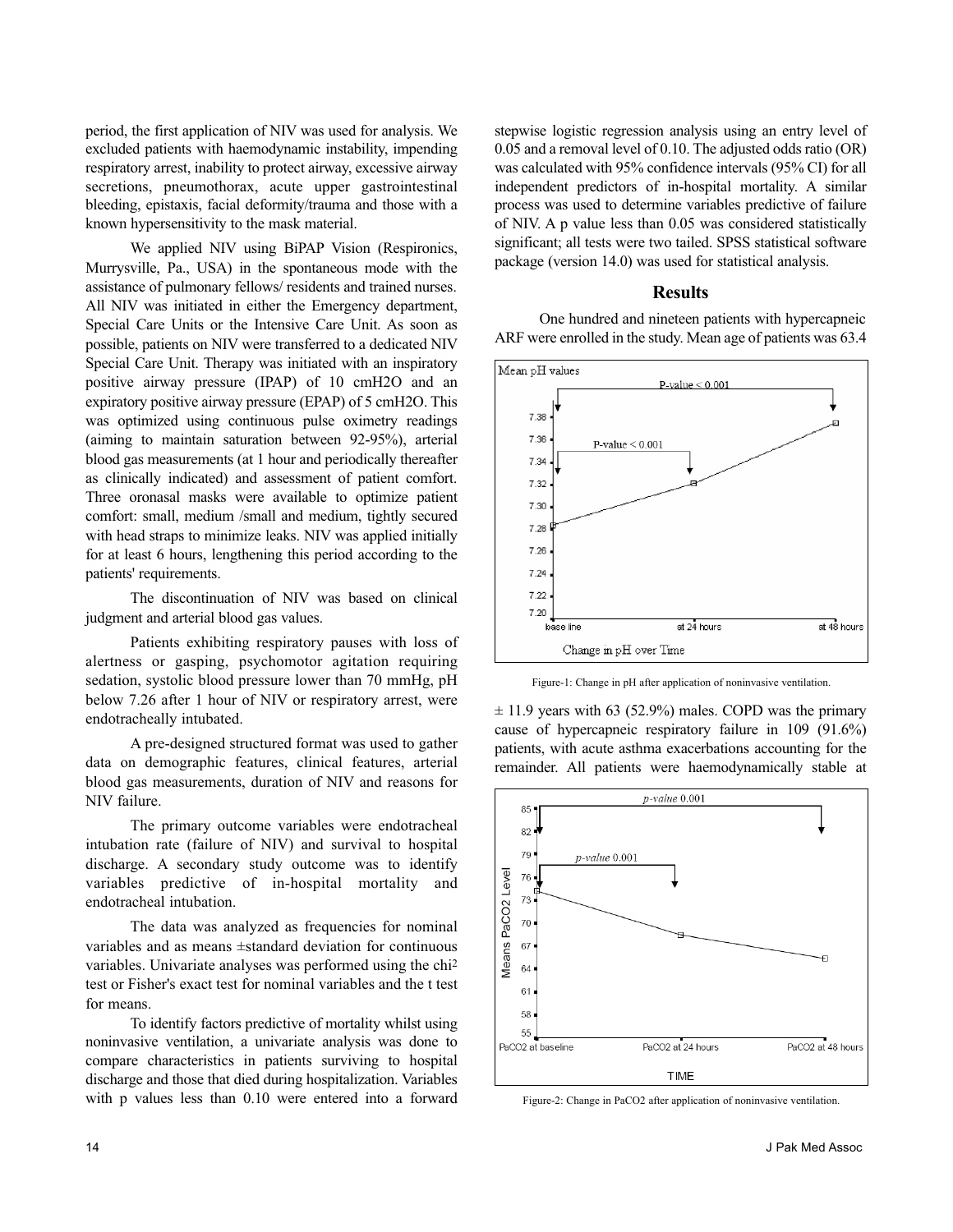

Figure-3: Change in pH on arterial blood gases after application of noninvasive ventilation between survivors compared to nonsurvivors.

presentation; the mean systolic BP was  $129 \pm 24.5$  mmHg, mean heart rate  $102.5 \pm 21$  beats/minute. The mean respiratory rate was  $27.7 \pm 8.4$  breaths/minute. Mental status was reduced (drowsy) in 67 (56.3%) patients. Code status was defined in 93% patients on admission; 59% were full code, whilst 34.5% were not for any resuscitation (DNR).

Pneumonia, worsening respiratory failure and pulmonary oedema were the most common causes of death. Out of 28 non-survivors, code status of 20 patients was already decided as not for any resuscitation (DNR) considering severity of preexisting disease and other comorbidities. Six (21.42%) patients died after intubation on mechanical ventilation and remaining 22 (79.35%) were on NIV. Complications were nosocomial pneumonia in 20 (16.8%), acute coronary syndrome in 6 (5%) and pneumothorax in 3 (2.5%).

On univariate analysis, factors associated with a higher risk of NIV failure or intubation were; pH less than 7.20 (p 0.011), serum HCO3 less than  $35 \text{ meg/L}$  (p 0.015) and serum creatinine greater than 1.5 mg/dl (p 0.001) at admission. On multivariate analysis the only independent predictor of a reduced likelihood of endotracheal intubation was a serum HCO3 greater than 35 meq/L at admission (Adjusted Odds ratio 0.9; 95% CI 0.83, 0.98, P < 0.015).

Univariate analysis of the overall series showed that factors associated with a reduced risk of in-hospital mortality included; a diagnosis of COPD, younger age, the absence of sepsis at admission, higher serum HCO3 and pH at admission and a higher pH after 48hrs of NIV (Table).

**Table: Factors associated with Survival on univariate analysis of patients placed on noninvasive ventilation.**

| Factor                                   | <b>Patients who</b><br><b>Survived</b><br>$n=91$ | Patients who<br><b>Died</b><br>$n=28$ | <b>Odds Ratio</b><br>$(95\% \text{ CI})$ | P-value      |                  |                 |                |                  |       |
|------------------------------------------|--------------------------------------------------|---------------------------------------|------------------------------------------|--------------|------------------|-----------------|----------------|------------------|-------|
|                                          |                                                  |                                       |                                          |              | Age (in years)   | $62.1 \pm 12.5$ | $67.8 \pm 8.7$ | 0.94(0.90, 0.99) | 0.029 |
|                                          |                                                  |                                       |                                          |              | Serum Creatinine | $1.1 \pm 0.5$   | $1.7 \pm 0.8$  | 0.3(0.14, 0.61)  | 0.001 |
| pH at base line                          | $7.31 \pm 0.09$                                  | $7.25 \pm 0.09$                       | 2.2(0.8, 6.5)                            | 0.005        |                  |                 |                |                  |       |
| HCO3 (at baseline)                       | $36.1 \pm 7.5$                                   | $32.4 \pm 9.3$                        | 1.06(1.0,1.1)                            | 0.032        |                  |                 |                |                  |       |
| pH at 48 hours                           | $7.39 \pm 0.07$                                  | $7.33 \pm 0.06$                       | 3.7(1.0, 13.5)                           | 0.002        |                  |                 |                |                  |       |
| Sepsis at admission                      | $1(1\%)$                                         | $3(10.7\%)$                           | 0.38(0.003, 0.43)                        | 0.009        |                  |                 |                |                  |       |
| COPD as the Cause of Respiratory failure | $2(20\%)$                                        | $8(80\%)$                             | 0.056(0.01, 0.28)                        | ${}_{0.001}$ |                  |                 |                |                  |       |

At initiation of NIV, mean pH was  $7.28 \pm 0.08$ , mean PaCO<sub>2</sub> 74.2  $\pm$  20.3 mmHg, mean PaO2 84.4  $\pm$  44.2 mmHg and mean HCO3  $35.2 \pm 8$  mg/dl. In the succeeding 24 and 48 hour evaluations, there were significant improvements in the PaCO<sub>2</sub>  $\{68.1 \pm 21.7 \text{ mmHg}, p \le 0.001 \text{ at } 24 \text{ hrs} \text{ and } 65$ mmHg  $\pm$ 17.22, p < 0.001 at 48 hours} and pH {7.32  $\pm$  0.08 ,  $p < 0.001$  at 24 hrs and  $7.37 \pm 0.7$ ,  $p < 0.001$  at 48 hours} (Figures-1, 2).

No significant changes were observed in serum HCO3 or PaO2. Noninvasive ventilation was applied for an average duration of  $12.2 \pm 5.5$  hours on day 1 and then the duration was gradually decreased over succeeding days.

The average length of hospitalization was  $11.4 \pm 11$ days. NIV failure and need for endotracheal intubation was observed in 15 (12.6%) patients. Ninetyone (76.5%) patients survived to hospital discharge and 28 (23.5%) patients died.

On multivariate analysis the only remaining independent predictor of in-hospital mortality was Sepsis at admission, (adjusted Odds ratio 26.4; 95% CI 2.29, 304.3,  $p < 0.009$ ).

Figure-3 shows the change in pH after application of noninvasive ventilation between survivors and nonsurvivors.

#### **Discussion**

This study found that NIV was equally safe and efficacious in Pakistan as reported in patients from more developed health care systems. It was observed that patients presenting with co-existing sepsis and hypercapneic ARF were at a higher risk of dying in the hospital. Patients presenting with serum HCO3 values less than 35Meq/L were at a greater risk of failing NIV and requiring invasive ventilation.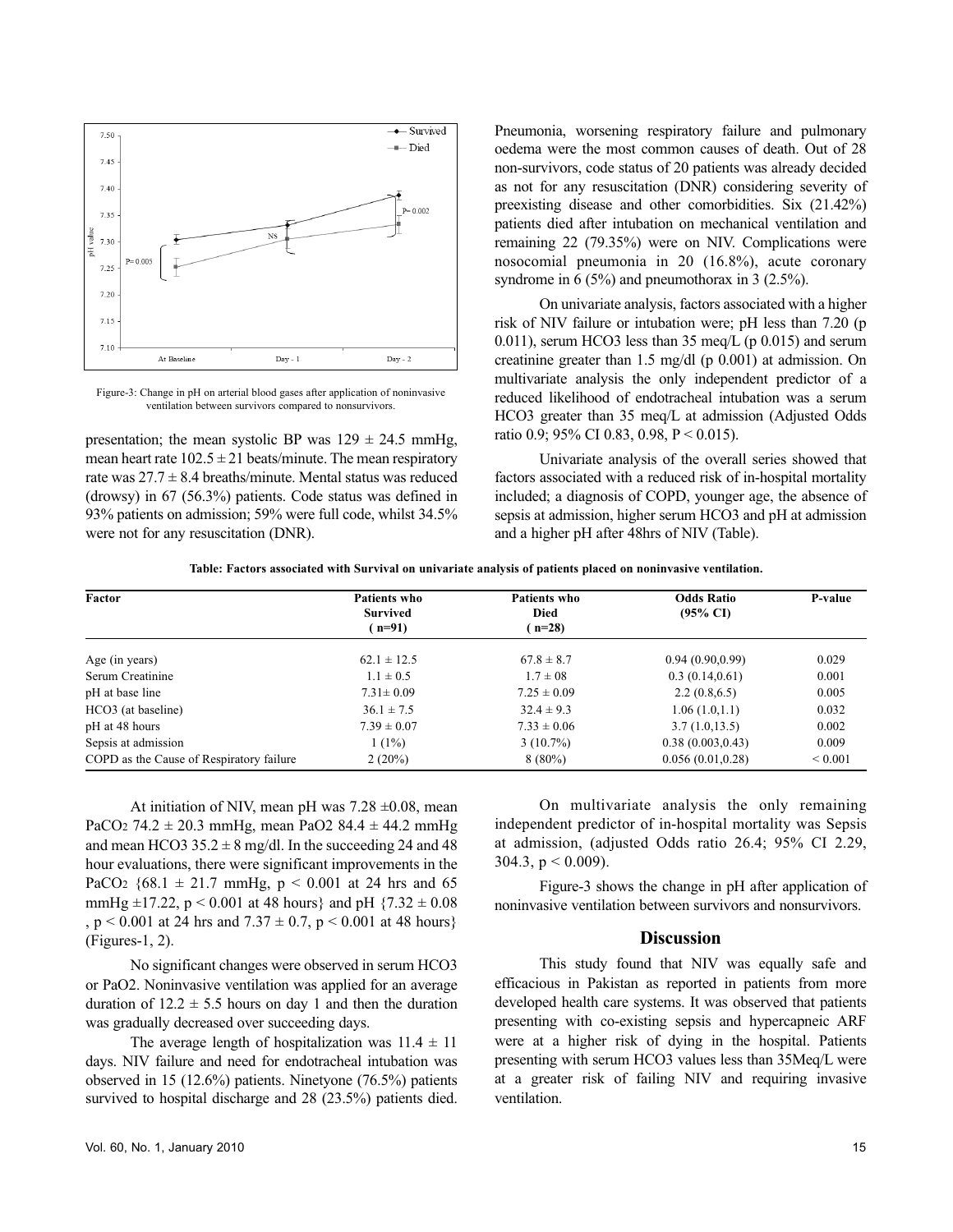Though NIV is well accepted and used across the west, there are very few regional descriptions of NIV usage. In 2004, Hussain S.F et al<sup>9</sup> reported on an overall successful experience with noninvasive ventilation in 69 patients with various causes of acute respiratory failure. Similarly, we reported the benefits of using NIV in COPD patients as an adjunct to post-extubation respiratory failure.<sup>10</sup> In 2006, Singh et al<sup>11</sup> from India also reported their favourable experience in 50 patients with all -cause acute respiratory failure. Our's is the largest study reported so far from this region and thus adds strength to the recommendations of using NIV even in poor, underdeveloped health care systems.

In the presented study, a diagnosis other than COPD was a risk factor for mortality. Literature has shown that NIV is most effective in patients with hypercapneic ARF due to COPD.<sup>12</sup> There is little evidence for the efficacy of NIV in hypercapneic ARF due to conditions other than COPD. Although a meta-analysis suggests that NIV is more effective in COPD exacerbations than other conditions<sup>4</sup> most studies in non-COPD conditions involve hypoxaemic ARF and do not focus on hypercapneic ARF.13,14 In our study, majority of patients other than COPD group were asthmatic, with significantly high mortality rates because of failure of intubation. These patients were already decided DNR at the time of admission secondary to multifactorial reasons. It is known that hypercapneic ARF in these patients without intubation has a bad prognosis.

A low pH at presentation has shown an association with increased mortality<sup>15,16</sup> and the need for intubation<sup>17</sup> in patients admitted with COPD exacerbations. These studies have suggested that no improvement is observed in respiratory acidosis and respiratory rates during the first few hours of NIV and there is a higher likelihood of NIV failure.6,18 A fall in PaCO<sub>2</sub><sup>19,20</sup> and improvement in pH<sup>2,19-21</sup> have also proved to be protective. Our results are consistent with previously published studies. The findings identified a low pH at admission and failure to improve it for 48 hours, to be highly predictive of mortality in patients initially placed on NIV.

Age was found to be a risk factor for mortality in the presented study. Benhamou et al<sup>22</sup> also reported a higher rate of treatment failure in elderly patients while Balami et al<sup>23</sup> opined that NIV can be used successfully in elderly patients admitted with hypercapneic respiratory failure secondary to acute exacerbation of COPD. Their findings of improvement of acidosis, respiratory rate and hypercapnia from the use of NIV are consistent with findings of other randomized trials conducted in a younger population.<sup>1-3</sup> Increase failure rate in elderly patients may be due to associated co-morbidities. This has been supported by Seneff et al<sup>24</sup> and Morettiet et al.<sup>25</sup> Singh et al<sup>11</sup> reported that in patients with acute respiratory failure, presence of one or more organ dysfunction was associated with failure

of NIV. Elevated creatinine and concurrent sepsis in our patients was also associated with increase failure rate and mortality which was consistent with finding of these studies. Concurrent sepsis as an independent predictor of mortality in our study has not been identified previously.

The presented study had limitations. There is accumulating evidence regarding improved outcomes with NIV in diverse patient groups with acute renal failure. This has broadened the indications and may have created a selection bias during the study period. The 'NIV service' was introduced at our institution in 2001, and a "learning and experience effect" on the team caring for patients could have had an impact on the outcomes. The retrospective nature of the data acquisition is another limitation. Lastly, the study population was recruited from a single tertiarycare center and this could affect the generalizability of the findings. Despite these reservations, this survey provides valuable information and is useful in demonstrating the value of NIV in a low income country.

In conclusion, to the best of our knowledge, this is the first study from Pakistan that has attempted to identify variables predictive of outcome in patients with acute hypercapneic respiratory failure treated with NIV. It is recommended that NIV should be added to the standard medical therapy for Pakistani patients with acute exacerbations of COPD. The initial pH and PaCO<sup>2</sup> can be used clinically to stratify patients according to their risk of meeting criteria for intubation. Monitoring such patients closely is necessary to evaluate treatment responsiveness and to facilitate endotracheal intubation if NIV fails.

#### **References**

- 1. Brochard L, Mancebo J, Wysocki M, Lofaso F, Conti G, Rauss A, et al. Noninvasive ventilation for acute exacerbations of chronic obstructive pulmonary disease. N Engl J Med 1995; 333:817-22.
- 2. Celikel T, Sungur M, Ceyhan B, Karakurt S. Comparison of noninvasive positive pressure ventilation with standard medical therapy in hypercapnic acute respiratory failure. Chest 1998; 114: 1636-42.
- 3. Plant PK, Owen JL, Elliott MW. Early use of non-invasive ventilation for acute exacerbations of chronic obstructive pulmonary disease on general respiratory wards: a multicentre randomised controlled trial. Lancet 2000; 355: 1931-5.
- 4. Peter JV, Moran JL, Phillips-Hughes J, Warn D. Noninvasive ventilation in acute respiratory failure - a meta-analysis update. Crit Care Med 2002; 30: 555-62.
- 5. Lightowler JV, Wedzicha JA, Elliott MW, Ram FSF. Non-invasive positive pressure ventilation to treat respiratory failure resulting from exacerbations of chronic obstructive pulmonary disease: Cochrane systematic review and metaanalysis. BMJ 2003; 326: 185-90.
- 6. Plant PK, Owen JL, Elliott MW. Non-invasive ventilation in acute exacerbations of chronic obstructive pulmonary disease: long term survival and predictors of in-hospital outcome. Thorax 2001; 56: 708-12.
- 7. Plant PK, Owen JL, Parrott S, Elliott MW. Cost effectiveness of ward based noninvasive ventilation for acute exacerbations of chronic obstructive pulmonary disease: economic analysis of randomised controlled trial. BMJ 2003; 326: 956.
- 8. Wood KA, Lewis L, Von Harz B, Kollef MH. The use of noninvasive positive pressure ventilation in the emergency department: results of a randomized clinical trial. Chest 1998; 113: 1339-46.
- 9. Hussain SF, Haqqee R, Iqbal J. Non-invasive ventilation in the management of acute respiratory failure in Pakistan. Trop Doct 2004; 34: 238-9.